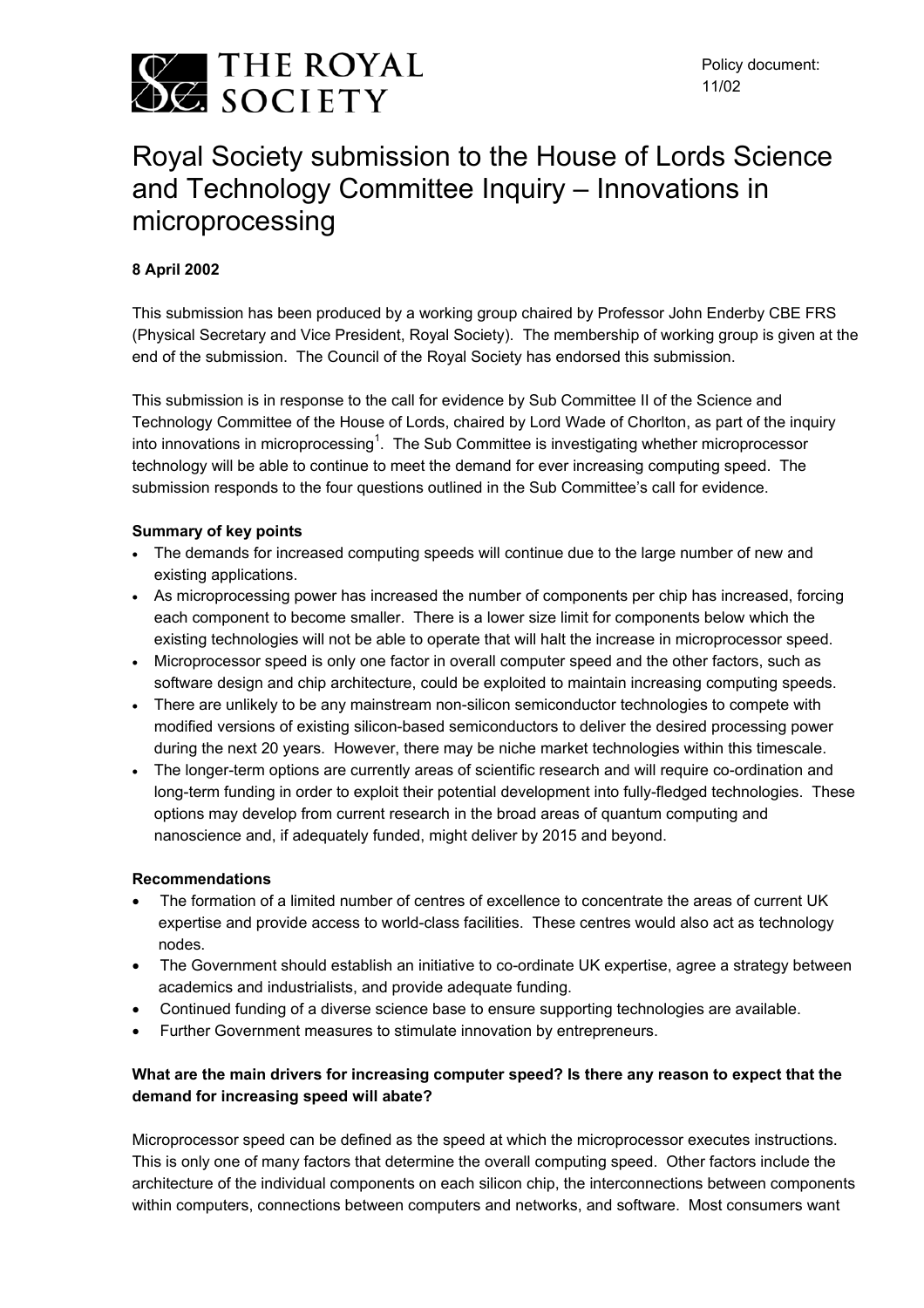faster overall speed, which has been mostly delivered through increasing microprocessing power. However, many current computer users are limited by the speed of their Internet connection rather than the microprocessor speed.

There are many drivers for increasing computer speed, including:

- the intrinsic complexity of many scientific and technological problems, examples are weather forecasting, computational chemistry and aircraft design.
- the demand for increasingly data-rich home and mobile entertainment, an example being able to store an entire film on a single silicon chip.
- the demand for increasingly data-rich home and mobile communication, for example videophones.
- the challenges of artificial intelligence, examples being developing better human-machine interfaces, intelligent and adaptable expert systems or versatile robots.

As the technology becomes available for increased computing speed novel uses will be found.

## **What are the physical limits to the speed of processing based on present techniques? When are these limits likely to be reached?**

With the current silicon-based integrated circuits (or 'silicon chips' as they are often referred to), microprocessor speed is based on the number of components per chip. In order to increase the microprocessor speed without increasing the size of the integrated circuit each component needs to become smaller. There are a number of problems as component size decreases and these are outlined below.

- Current integrated circuits contain a silicon layer that has other atoms added (known as dopants) to give the layer the required electrical properties, making it a semiconductor. The basic building block of an integrated circuit is a gate, which performs logical operations in binary. As the gate length decreases the number of dopant atoms drops leading to a poor distribution: with too few dopant atoms a gate will not have the required semiconducting properties to operate as the potential drop will no longer be smooth. This leads to a currently perceived 'brick wall' that gates below 70 nanometers are not feasible.
- There is a physical lower size limit for the existing silicon based integrated circuits due to the thickness of the silicon layer and the gate length<sup>2</sup>. The size limit of 1.5 nanometers is the minimum thickness of a silicon layer that will have the necessary electrical properties: below this size too much current is lost due to electron tunneling.
- As the individual components on integrated circuits get smaller there are increasing difficulties with heat dissipation, as the power is generated in ever decreasing areas.
- Interconnects between components on chips currently account for 70% of their area and are responsible for an equivalent proportion of the defects<sup>3</sup>. As the components get smaller, interconnects will become occupy a greater area and consequently be an even greater cause of defects. Also, as the interconnects themselves become smaller there will be increasing problems with surface resistance.

These issues have been addressed by a series of roadmaps produced by the semiconductor industry, the most recent of which is the International Technology Roadmap for Silicon: 2001<sup>4</sup> (ITRS) produced by experts from Europe, Japan, Korea, Taiwan and USA.

In 1965 it was proposed that the number of components per chip doubles every 18 months $<sup>5</sup>$ . This</sup> proposal has become known as Moore's law, after Gordon Moore who went on to co-found Intel in 1968. The semiconductor industry has been operating according to Moore's law and has used the increasing number of components per chip as the main way of increasing overall computing speed. However, there are predictions that this will cease to hold between 2010 and 2018<sup>3</sup>. Although the actual date that this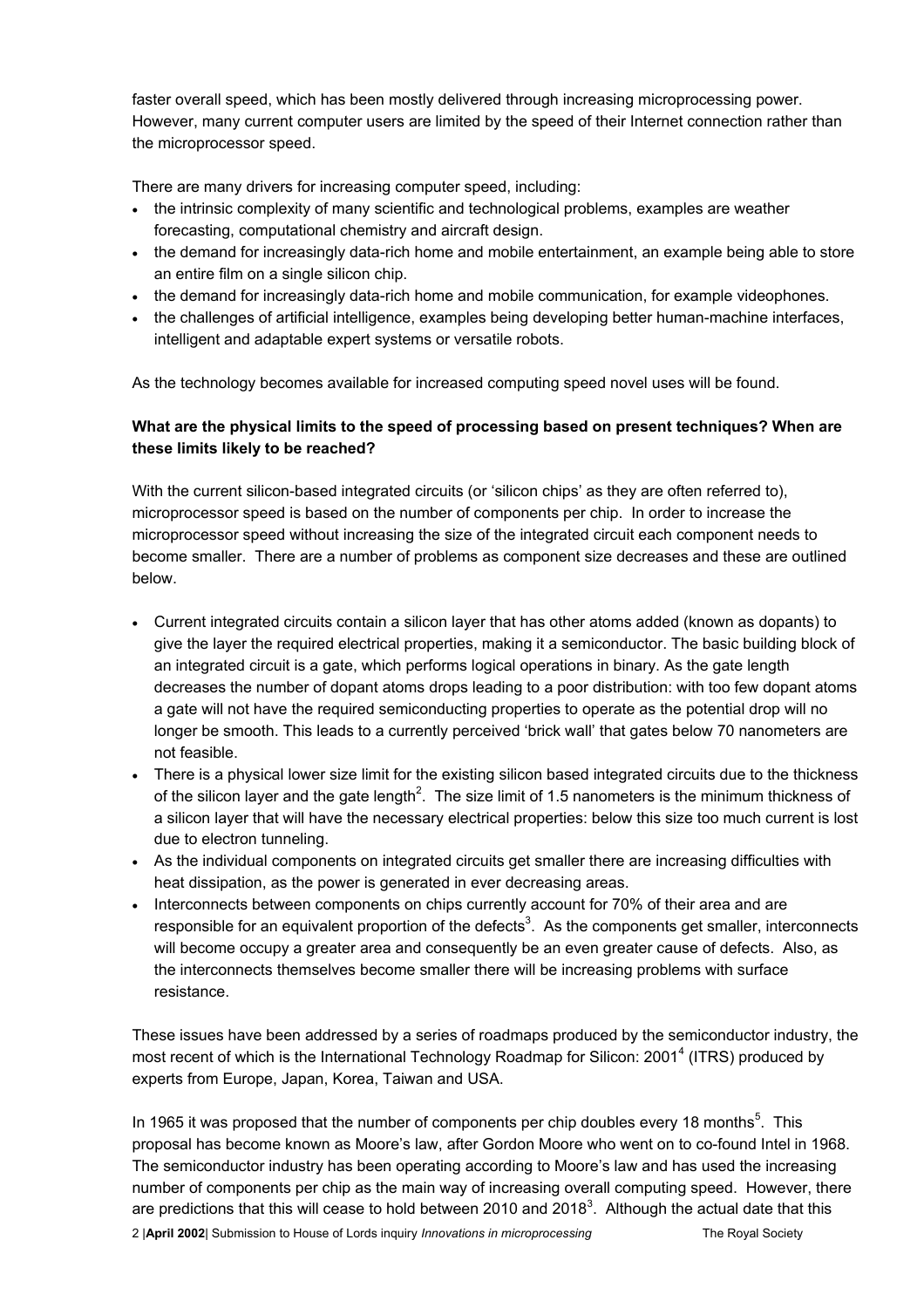law will cease to hold for the existing silicon-based semiconductor technology is uncertain, it is certain that it will cease to hold although new developments might postpone this.

The limits to processing speeds are not just physical: there are economic constraints. It may be possible to produce faster speeds based on existing technologies but their fabrication will not be economically viable. Since 1965 there has been a trend in the cost of production: the cost-per-chip has doubled every six years<sup>6</sup>. Current estimates are that the production cost-per-chip will start to increase more rapidly by 2010. The growth of the semiconductor industry relied on the predictable increase in production costs and more rapidly increasing production costs would have a serious impact on the semiconductor industry.

## **What are the most promising alternative techniques and technologies for achieving ever greater processing speeds over the next 15 to 20 years? What expertise does the United Kingdom have relevant to these?**

Silicon-based semiconductor technologies are likely to provide the only practical mainstream option for delivering the desired processing speeds in the next twenty years. However, there are potential developments based on or involving silicon and details are given below.

There is no evidence that post-silicon technologies will be sufficiently developed to provide a significant alternative but they may be able to contribute to niche markets. Due to the enormity of the computer processing business 'niche' markets could be quite significant. In order to replace silicon-based semiconductor technology in mainstream microprocessors any new material will need to be cheaper and easier to produce than silicon-based semiconductors of equivalent processor speeds.

The UK possesses great strength in supporting technologies required for any future technology.

#### *Silicon-based semiconductor technologies*

Three possibilities for silicon semiconductor-based technologies beyond 2020 are devices such as single electron transistors (SETs), spin resonance transistor (SRTs) and self-assembled quantum dots (QDs). These all require the ability to manipulate single particles (atoms and electrons) for both their fabrication and operation and the latter two (SRTs and QDs) are really aimed at quantum computing.

Single electron transistors have been studied for a number of years and have revealed some fascinating physics<sup>7</sup> but difficulties associated with the low power output and high noise levels have meant that this is not a practical technology for microprocessors. However, this research may provide a lead to a novel technologies based on a small number of electrons. The UK is probably a world-leader in this area as a result of the work initially funded by the Science and Engineering Research Council (SERC), then later by Hitachi.

Spin resonance transistors can be based on either nuclear or electron spin effects<sup>8</sup>. Although the physical principles appear sound, the fabrication of the nuclear spin version will be extremely difficult. Due to the problems associated with the need for high spatial control and positioning of atoms nothing has yet been demonstrated. The electron spin based device may be simpler to fabricate, as electron spins are easier to manipulate than nuclear spins, but it still represents a major challenge and has not yet been demonstrated in any form. The majority of research in this area is currently being undertaken in Australia and USA.

The most advanced concept in terms of fabrication is the use of self-assembled quantum dots $^9$  (QDs), but there are major difficulties both in achieving an adequate degree of control over their size and composition uniformity and in implementing them in any computing device. A major study of quantum dot growth mechanisms would be required before QDs could become a viable technology. This study would 3 |**April 2002**| Submission to House of Lords inquiry *Innovations in microprocessing* The Royal Society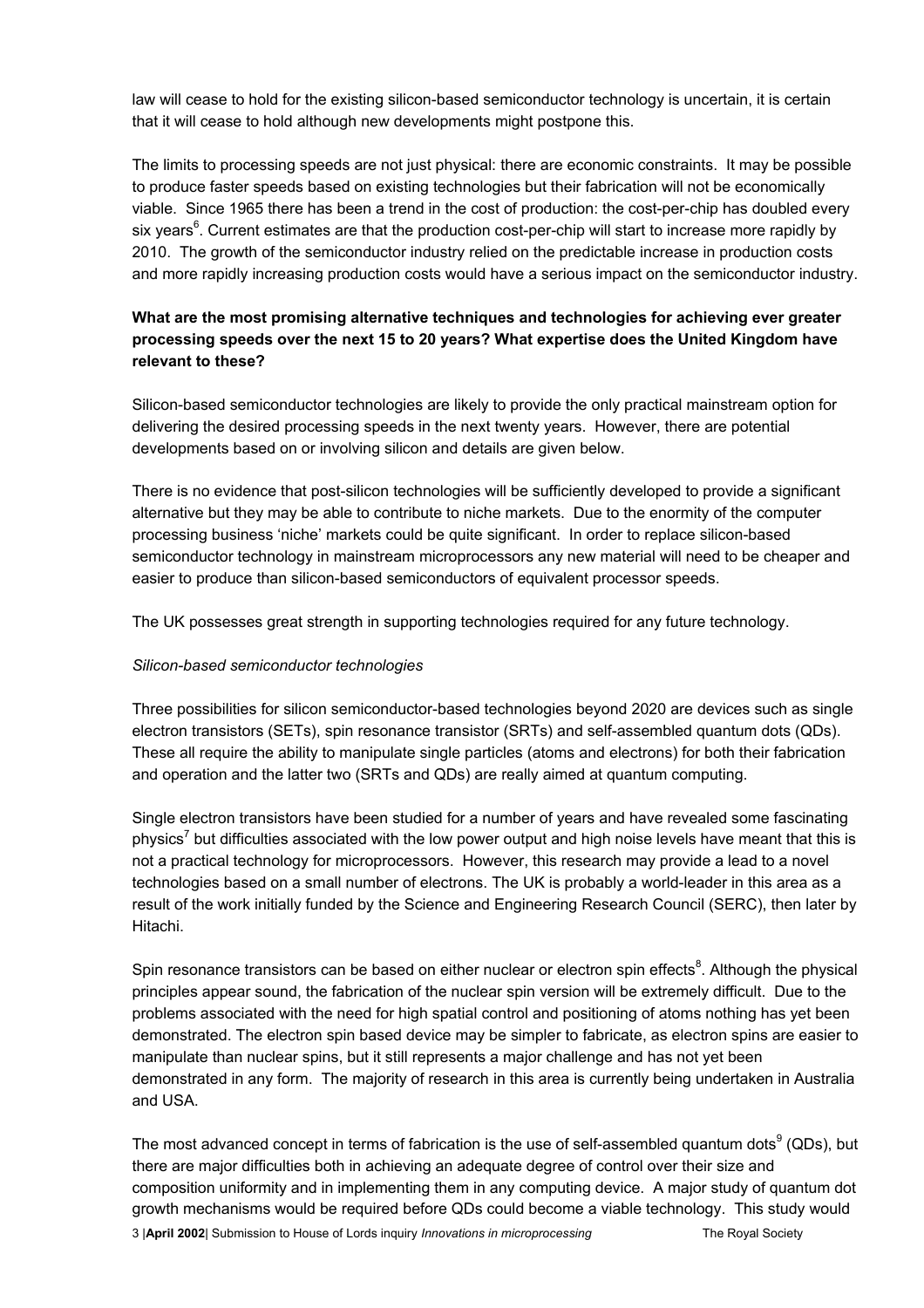need to establish the distribution and reproducibility of formation, together with a serious effort directed at their optical and electronic properties to find how best they might be exploited. QDs have the potential to be used both in silicon and on their own. There is UK expertise in QD research.

As individual components in silicon-based semiconductors become smaller, quantum effects will become increasingly important. The theory and practice of controlling and correcting errors in quantum systems, currently being developed as part of quantum information science and technology, might help to prolong the useful life of existing technologies and extend the timescale over which Moore's Law holds. If so, the UK's strong theoretical and developing experimental expertise in quantum information science will have significant practical impact on mainstream microprocessing within the next decade or so.

#### *Post-silicon technologies*

Today, there is a considerable amount of research in a number of areas that could potentially lead to a post-silicon technology. Some of these areas of research will inevitably fail to deliver, and some will provide different, unexpected applications. There may also be areas of research that unexpectedly deliver an appropriate technology. This current situation is similar to that of the 1930s: during the thirties there was fundamental research into semiconductors being undertaken that laid foundations the semiconductor industry only began to exploit in the 1960s and 1970s.

These longer-term options will require co-ordination and long-term funding in order to exploit their potential development into fully-fledged technologies. These options may develop from current research and, if adequately funded, might deliver by 2015 and beyond.

The main aim of these research areas is to address the limitations of the present technologies and will be based on the manipulation of single particles (either electrons or atoms). Specific examples of areas of current scientific research that the UK has expertise in are listed below.

- Quantum computing: a quantum bit (or qubit) has the potential to have  $2^n$  states in contrast to a classical bit that can only have 2n states. However, there are currently discussions about the possibility of producing a hundred qubit-based system in the next decade*.* The breadth of research expertise in this field will be illustrated at a two-day discussion meeting being held at the Royal Society 'Practical realisations of quantum information processing' on 13 and 14 November 2002.
- Nanotechnology: this is an enormous area that covers a number of potentially useful technologies. One of many possible examples is carbon-based electronics. This could avoid or reduce the problems associated with heat dissipation. Organic semiconductors and consequently plastic electronics have the potential to provide cheap, rugged and lightweight electronic devices. This would make wearable or even disposable computing a possibility<sup>10</sup>, applications that silicon-based semiconductors could not easily be used for.
- Optical signal processing: preliminary investigations are being undertaken.

Further technical details of these technologies are given in the *Technology Roadmap for Nanoelectronics* produced by the Microelectronics Advanced Research Initiative of the European Commission's IST programme on Future and Emerging Technologies $11$ .

#### *Supporting technologies*

There are a number of supporting technologies that will be important in the development of any future technologies. The UK expertise in metrology will need to be maintained in order for adequate inspection, measurement and quality control to take place. Similarly, the current UK skill base in specific areas of lithography such as X-ray optics and production and high-resolution electron beam systems will be important in the fabrication of any new technology. There is great expertise in advanced semiconductor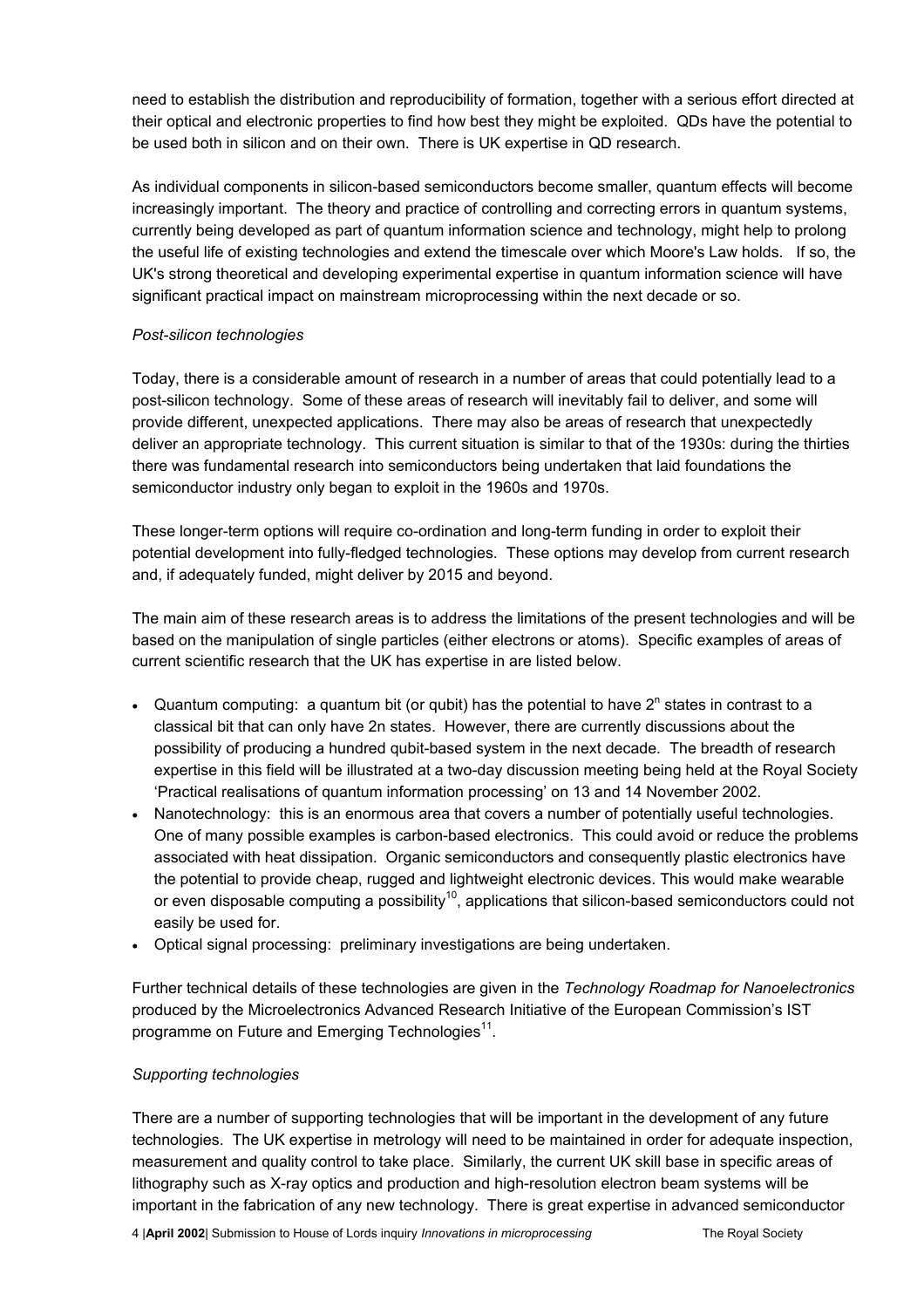growth and equipment manufacture. However, the research in silicon technology is not internationally competitive and without appropriate funding this would hinder the development of novel silicon-based systems.

The UK was a pioneer of quantum information science. Among other achievements, UK-based theorists were among the first to recognise the qualitatively distinct nature of quantum computing, to develop quantum algorithms more efficient than their classical counterparts, and to develop secure quantum cryptographic schemes. The UK remains very strong in quantum information theory, and has strong experimental expertise in some of the areas of application.

# **Are there significant rôles for the United Kingdom in future developments? What international collaborations would be beneficial? What actions should be taken by the Government (through innovation policies and otherwise), publicly-funded research bodies and the private sector?**

The UK can have a rôle in the future developments as outlined above but there are a number of obstacles to realising this. The problem facing the United Kingdom is not a lack of talent, rather a lack of focus and coordination for the existing talent. The challenge is to ensure that the UK's diverse expertise is organised and has access to appropriate facilities. It is also essential to maintain the funding for fundamental scientific research continues to be funded, as this will continue to feed into novel technologies as they develop.

We believe that the co-ordination of expertise can be best achieved by concentrating funding on a limited number of centres of excellence rather than spreading the funding over a greater number of research establishments. This allows sufficient funding for researchers to have access to world-class facilities. One such centre of excellence should focus on research and development of novel silicon-based semiconductor quantum computing structures. With adequate funding this centre would be able to deliver both the science and technology.

## *Recommendation: the formation of four to five centres of excellence to concentrate the areas of current UK expertise and provide access to world-class facilities.*

A highly successful example of a UK Government funded programme was the eight year Science and Engineering Research Council (SERC) *Low Dimensional Structures* (LDS) initiative set up in 1985, that helped establish the UK as an international leader in the field. LDS produced both excellent science and benefits that are still being felt in the scientific and technological community today. For example, the opto-electronic industry grew directly out of the initiative through the formation of a number of spin-off companies, which was not the case during the 1980s. There were two key factors in the success of the LDS initiative: academics and industrialists agreed a strategy together and sufficient funding was provided to allow advanced technology in the participating laboratories. Both of these would need to be repeated in any future initiative.

## *Recommendation: the Government should establish an initiative to co-ordinate UK expertise, agree a strategy between academics and industrialists, and provide adequate funding.*

In any future initiative funding should go directly to individuals or groups who put forward a valid case, rather than institutions. Such an initiative would benefit from having a single person, possibly appointed by the Research Councils, to co-ordinate: similar to the current role of the EPSRC Director of e-Science.

Specific initiatives would have the added advantage of promoting new developments in related areas. For example, focused research into advanced semiconductor growth and processing would cause new developments in a number of related areas of semiconductor physics, such as metrology and lithography.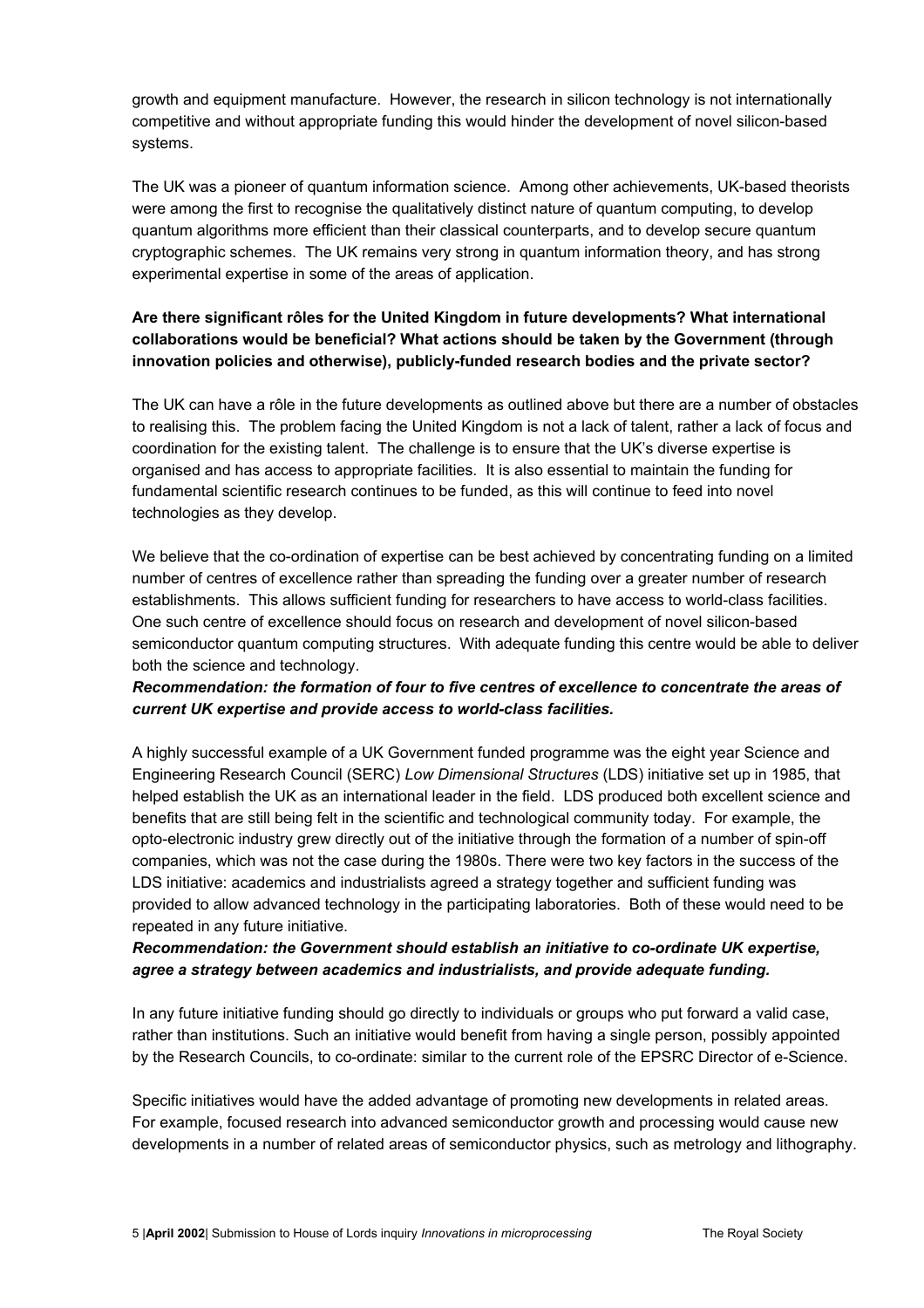In addition to focussed specific initiatives, it is essential that a broad range of fundamental research be maintained at an appropriate level. Such research is vital to future supporting technologies and the techniques required to develop them.

## *Recommendation: continued funding of a diverse science base to ensure supporting technologies are available.*

Once the UK has established its expertise in particular areas with well-defined intellectual property rights, it would be beneficial to engage in international collaborations as the UK is not going to be able to singlehandedly undertake all of the necessary research to fully develop these technologies. Collaborations with other EU nations and the Australians could be advantageous at this stage.

The success of the UK in future developments is not solely dependent on co-ordinated funding of existing research talent: the economic conditions for UK spin-off companies compared to international equivalent organisations will be a considerable factor. These issues have been addressed in Sir Peter Williams report to the Treasury<sup>12</sup> on high technology businesses. The Royal Society welcomes the extension of R&D tax credits to large companies<sup>13</sup> as announced by the Chancellor in his March 2002 Pre Budget Report. We would recommend further measures to stimulate innovation by entrepreneurs such as greater concessions for capital gains tax for start-up businesses, the increased availability of seed funds and assistance in providing protection for intellectual property rights.

*Recommendation: Further Government measures to stimulate innovation by entrepreneurs.* 

#### **References**

- 1 http://www.publications.parliament.uk/pa/ld199697/ldselect/ldscenqs.htm#sctech
- 2 Hu C (1999) *Silicon nanoelectronics for the 21st century* Nanotechnology **10,** 113
- 3 Birnbaum J & Williams R S (January 2000) *Physics and the information revolution* Physics Today 38
- 4 Available online at http://public.itrs.net/Files/2001ITRS/Home.htm
- 5 Moore G E (1965) *Cramming more components onto integrated circuits* Electronics **38**, 19 April, 8
- 6 *International Technology Roadmap for Silicon: 2001* page 51
- 7 See the article by Trevor Thornton in *Low-Dimensional semiconductor structures - Fundamentals and device applications* (ed Keith Barnham and Dimitri Vvedensky) CUP 2001, page 296
- 8 Vrijen R et al (2000) *Electron-spin-resonance transistors for quantum computing in silicon-germanium heterostructures* Physical Review **A62**, 012306 and O'Brien J L et al (2001) *Towards the fabrication of phosphorus qubits for a silicon quantum computer* Physical Review **B64**, 161401
- 9 Bimberg D et al (2000) *Quantum dot lasers: breakthrough in optoelectronics* Thin Solid Films **367,**  235
- 10 See APS News Online article *Plastic electronics: going where silicon can't follow?* March 2002 http://www.aps.org/apsnews/0302/030212.html
- 11 Available online at ftp://ftp.cordis.lu/pub/esprit/docs/melnarm.pdf
- 12 HM Treasury Report (1998) *Smaller Quoted Companies: A report to the Paymaster general – http://www.hm-treasury.gov.uk/mediastore/otherfiles/sqc.pdf*
- 13 Royal Society response to a consultation by HM Treasury and the Inland Revenue on R&D tax credits for larger companies (submitted January 2002), available on-line at http:/www.royalsoc.ac.uk/policy

## **Membership of working group**

Professor John Enderby CBE FRS {Chair} (Physical Secretary and Vice President, Royal Society) Professor Bruce Joyce FRS (Emeritus Professor of Physics and Senior Research Investigator, Imperial College)

Professor Michael Kelly FRS (Director of Solid State Electronics, University of Surrey)

Dr Adrian Kent (Quantum Information Processing Group, Hewlett Packard Labs)

Professor Peter Knight FRS (Professor of Quantum Optics and Head of the Physics Department, Imperial College)